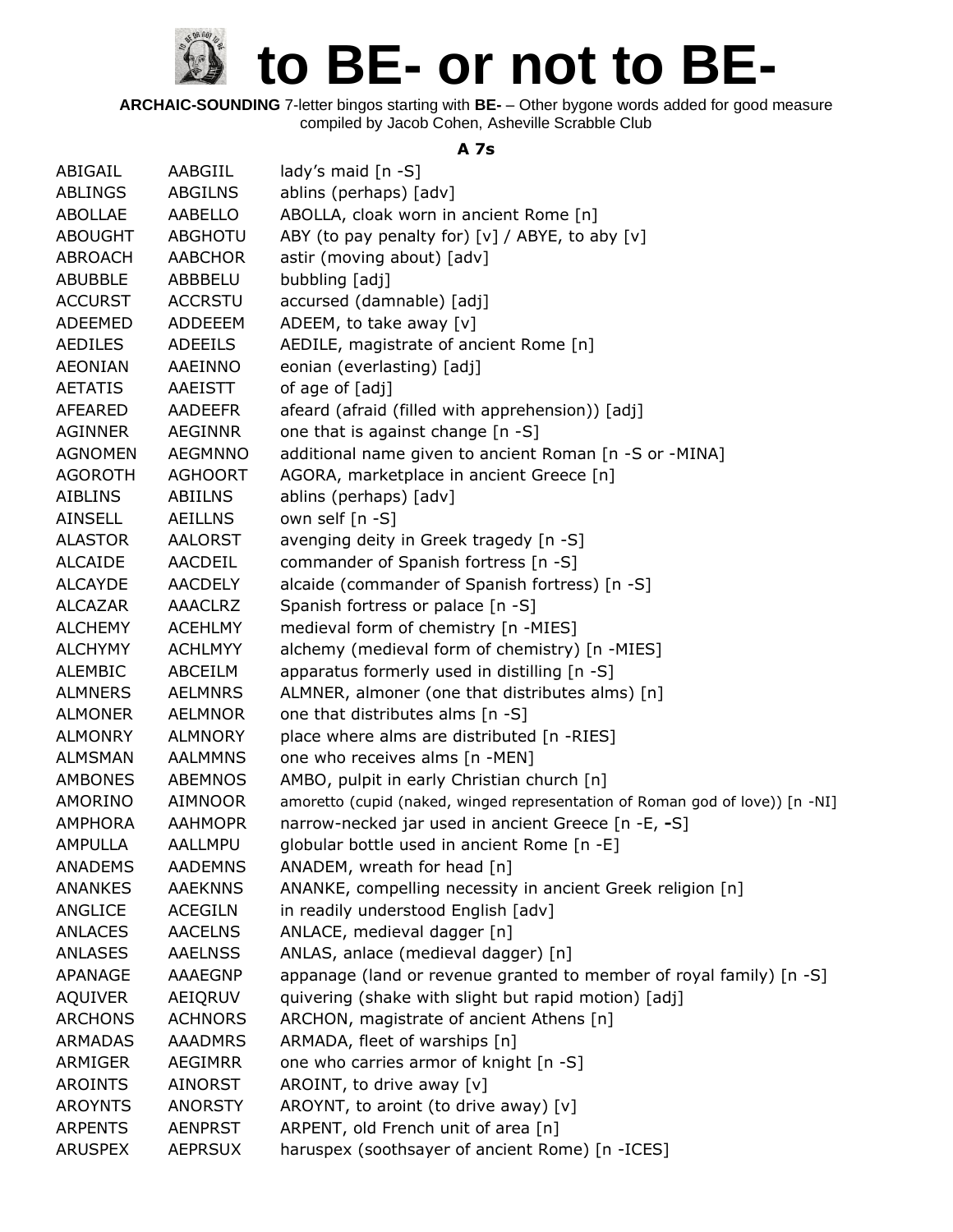| <b>ARUSPEX</b> | <b>AEPRSUX</b> | haruspex (soothsayer of ancient Rome) [n -PICES]              |
|----------------|----------------|---------------------------------------------------------------|
| <b>ASCARED</b> | <b>AACDERS</b> | afraid (filled with apprehension) [adj]                       |
| <b>ASPRAWL</b> | <b>AALPRSW</b> | sprawling [adj]                                               |
| <b>ASQUINT</b> | AINQSTU        | with sidelong glance [adv]                                    |
| ASSAGAI        | <b>AAAGISS</b> | to pierce with light spear [v -ED, -ING, -S]                  |
| <b>ATAGHAN</b> | AAAGHNT        | yataghan (Turkish sword) [n -S]                               |
| ATALAYA        | <b>AAAALTY</b> | watchtower [n -S]                                             |
| <b>ATAMANS</b> | <b>AAAMNST</b> | ATAMAN, hetman (cossack leader) [n]                           |
| <b>ATHIRST</b> | <b>AHIRSTT</b> | having strong desire [adj]                                    |
| <b>ATHWART</b> | <b>AAHRTTW</b> | from side to side [adv]                                       |
| <b>ATLATLS</b> | AALLSTT        | ATLATL, device for throwing spear or dart [n]                 |
| <b>ATRIUMS</b> | <b>AIMRSTU</b> | ATRIUM, main room of ancient Roman house [n]                  |
| <b>AULDEST</b> | ADELSTU        | AULD, old (living or existing for relatively long time) [adj] |
| <b>AUSTRAL</b> | <b>AALRSTU</b> | former monetary unit of Argentina [n -ES, -S]                 |
|                |                | <b>B</b> 7s                                                   |
| <b>BAALISM</b> | <b>AABILMS</b> | worship of baal [n -S]                                        |
| <b>BAILEYS</b> | ABEILSY        | BAILEY, outer castle wall [n]                                 |
| <b>BANDORA</b> | <b>AABDNOR</b> | bandore (ancient lute) [n -S]                                 |
| <b>BANDORE</b> | <b>ABDENOR</b> | ancient lute [n -S]                                           |
| <b>BARBUTS</b> | <b>ABBRSTU</b> | BARBUT, type of helmet [n]                                    |
| <b>BASHAWS</b> | <b>AABHSSW</b> | BASHAW, pasha (former Turkish high official) [n]              |
| <b>BASILIC</b> | <b>ABCIILS</b> | pertaining to basilica (ancient Roman building) [adj]         |
| <b>BASINET</b> | ABEINST        | medieval helmet [n -S]                                        |
| <b>BASTILE</b> | ABEILST        | bastille (prison) [n -S]                                      |
| <b>BEBLOOD</b> | <b>BBDELOO</b> | to cover with blood [v -ED, -ING, -S]                         |
| <b>BECALMS</b> | <b>ABCELMS</b> | to make calm [v]                                              |
| <b>BECHALK</b> | ABCEHKL        | to cover with chalk [v -ED, -ING, -S]                         |
| <b>BECLASP</b> | <b>ABCELPS</b> | embrace [v -ED, -ING, -S]                                     |
| <b>BECLOAK</b> | <b>ABCEKLO</b> | to place cloak on [v -ED, -ING, -S]                           |
| <b>BECLOGS</b> | <b>BCEGLOS</b> | clogs thoroughly [v]                                          |
| <b>BECLOUD</b> | <b>BCDELOU</b> | to make cloudy [v -ED, -ING, -S]                              |
| <b>BECLOWN</b> | <b>BCELNOW</b> | to cause to appear $[v - ED, -ING, -S]$                       |
| <b>BECOMES</b> | <b>BCEEMOS</b> | comes to be $[v]$                                             |
| <b>BECRAWL</b> | <b>ABCELRW</b> | to crawl over [v -ED, -ING, -S]                               |
| <b>BECRIME</b> | <b>BCEEIMR</b> | to make guilty of crime $[v -D, -MING, -S]$                   |
| <b>BECROWD</b> | <b>BCDEORW</b> | to crowd closely [v -ED, -ING, -S]                            |
| <b>BECRUST</b> | <b>BCERSTU</b> | to cover with crust $[v - ED, -ING, -S]$                      |
| <b>BECURSE</b> | <b>BCEERSU</b> | to curse severely [v -D or -ST, -SING, -S]                    |
| <b>BEDAMNS</b> | <b>ABDEMNS</b> | swears at [v]                                                 |
| <b>BEDAUBS</b> | <b>ABBDESU</b> | besmears [v]                                                  |
| <b>BEDECKS</b> | <b>BCDEEKS</b> | clothes with finery [v]                                       |
| <b>BEDEVIL</b> | <b>BDEEILV</b> | to harass [v -LLED or -ED, -LLING or -ING, -S]                |
| <b>BEDEWED</b> | <b>BDDEEEW</b> | wetted with dew [v]                                           |
| <b>BEDIGHT</b> | <b>BDEGHIT</b> | to bedeck [v -ED, -ING, -S]                                   |
| <b>BEDIRTY</b> | <b>BDEIRTY</b> | to make dirty [v -TIED, -TYING, -TIES]                        |
| <b>BEDIZEN</b> | <b>BDEEINZ</b> | to dress gaudily [v -ED, -ING, -S]                            |
| <b>BEDRAPE</b> | <b>ABDEEPR</b> | to drape [v -D, -PING, -S]                                    |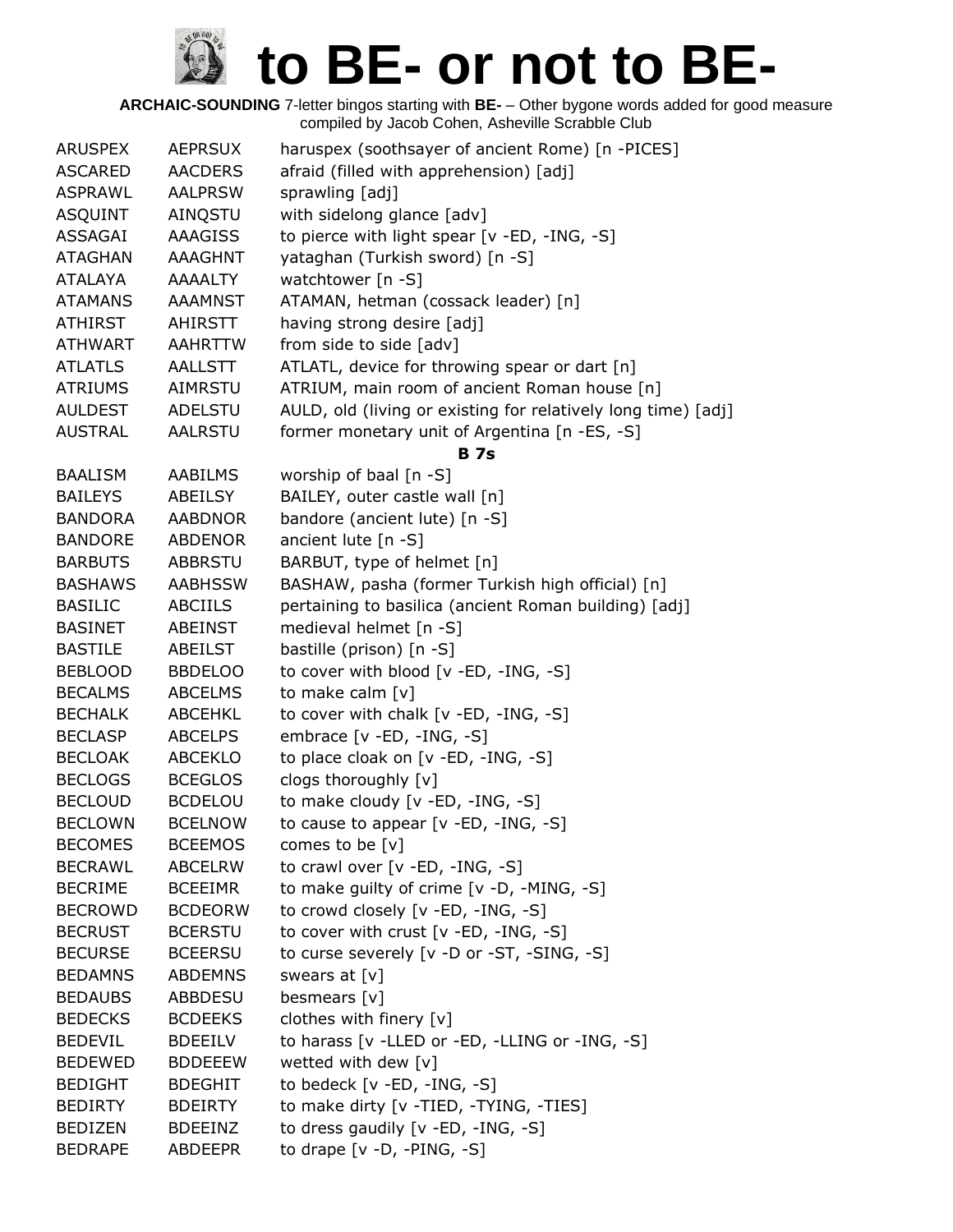| <b>BEDRUGS</b> | <b>BDEGRSU</b> | to make sleepy [v]                                        |
|----------------|----------------|-----------------------------------------------------------|
| <b>BEDUMBS</b> | <b>BBDEMSU</b> | to render speechless [v]                                  |
| <b>BEDUNCE</b> | <b>BCDEENU</b> | to make dunce of [v -D, -CING, -S]                        |
| <b>BEDWARF</b> | <b>ABDEFRW</b> | to cause to appear small by comparison [v -ED, -ING, -S]  |
| <b>BEFALLS</b> | ABEFLLS        | happens to [v]                                            |
| <b>BEFLAGS</b> | <b>ABEFGLS</b> | to deck with flags [v]                                    |
| <b>BEFLEAS</b> | <b>ABEEFLS</b> | infests with fleas [v]                                    |
| <b>BEFLECK</b> | <b>BCEEFKL</b> | to fleck $[v - ED, -ING, -S]$                             |
| <b>BEFOOLS</b> | <b>BEFLOOS</b> | to deceive [v]                                            |
| <b>BEFOULS</b> | <b>BEFLOSU</b> | to foul [v]                                               |
| <b>BEFRETS</b> | <b>BEEFRST</b> | to gnaw [v]                                               |
| <b>BEGALLS</b> | <b>ABEGLLS</b> | to make sore by rubbing [v]                               |
| <b>BEGAZES</b> | ABEEGSZ        | to gaze at $[v]$                                          |
| <b>BEGIRDS</b> | <b>BDEGIRS</b> | to surround [v]                                           |
| <b>BEGLADS</b> | <b>ABDEGLS</b> | to gladden [v]                                            |
| <b>BEGLOOM</b> | <b>BEGLMOO</b> | to make gloomy [v -ED, -ING, -S]                          |
| <b>BEGRIME</b> | <b>BEEGIMR</b> | to dirty $[v -D, -MING, -S]$                              |
| <b>BEGRIMS</b> | <b>BEGIMRS</b> | to begrime [v]                                            |
| <b>BEGROAN</b> | <b>ABEGNOR</b> | to groan $[v - ED, -ING, -S]$                             |
| <b>BEGUILE</b> | <b>BEEGILU</b> | to deceive [v -D, -LING, -S]                              |
| <b>BEGULFS</b> | <b>BEFGLSU</b> | to engulf $[v]$                                           |
| <b>BEHOOFS</b> | <b>BEFHOOS</b> | benefits or advantages [n]                                |
| <b>BEHOOVE</b> | <b>BEEHOOV</b> | to be proper for $[v -D, -VING, -S]$                      |
| <b>BEHOVES</b> | <b>BEEHOSV</b> | to behoove [v]                                            |
| <b>BEHOWLS</b> | <b>BEHLOSW</b> | to howl [v]                                               |
| <b>BEJEWEL</b> | <b>BEEEJLW</b> | to adorn with jewels [v -LLED or -ED, -LLING or -ING, -S] |
| <b>BEKNOTS</b> | <b>BEKNOST</b> | to tie in knots [v]                                       |
| <b>BELACED</b> | ABCDEEL        | adorned with lace [adj]                                   |
| <b>BELATED</b> | ABDEELT        | late or too late [adj]                                    |
| <b>BELAUDS</b> | <b>ABDELSU</b> | to praise $[v]$                                           |
| <b>BELAYED</b> | ABDEELY        | to fasten rope [v]                                        |
| <b>BELAYER</b> | ABEELRY        | one that belays [n -S]                                    |
| <b>BELEAPS</b> | <b>ABEELPS</b> | to leap upon [v]                                          |
| <b>BELEAPT</b> | <b>ABEELPT</b> | leapt upon [v]                                            |
| <b>BELIERS</b> | <b>BEEILRS</b> | ones that belie [n]                                       |
| <b>BEMADAM</b> | AABDEMM        | to call by title of madam [v -ED, -ING, -S]               |
| <b>BEMEANS</b> | <b>ABEEMNS</b> | debases [v]                                               |
| <b>BEMIRES</b> | <b>BEEIMRS</b> | soils with mud [v]                                        |
| <b>BEMISTS</b> | <b>BEIMSST</b> | envelops in mist [v]                                      |
| <b>BEMIXES</b> | <b>BEEIMSX</b> | to mix thoroughly [v]                                     |
| <b>BEMOANS</b> | <b>ABEMNOS</b> | laments [v]                                               |
| <b>BEMOCKS</b> | <b>BCEKMOS</b> | mocks [v]                                                 |
| <b>BEMUSES</b> | <b>BEEMSSU</b> | confuses [v]                                              |
| <b>BENAMES</b> | <b>ABEEMNS</b> | names $[v]$                                               |
| <b>BENEMPT</b> | <b>BEEMNPT</b> | named $[v]$                                               |
| <b>BENUMBS</b> | <b>BBEMNSU</b> | numbs $[v]$                                               |
| <b>BEPAINT</b> | ABEINPT        | to tinge $[v - ED, -ING, -S]$                             |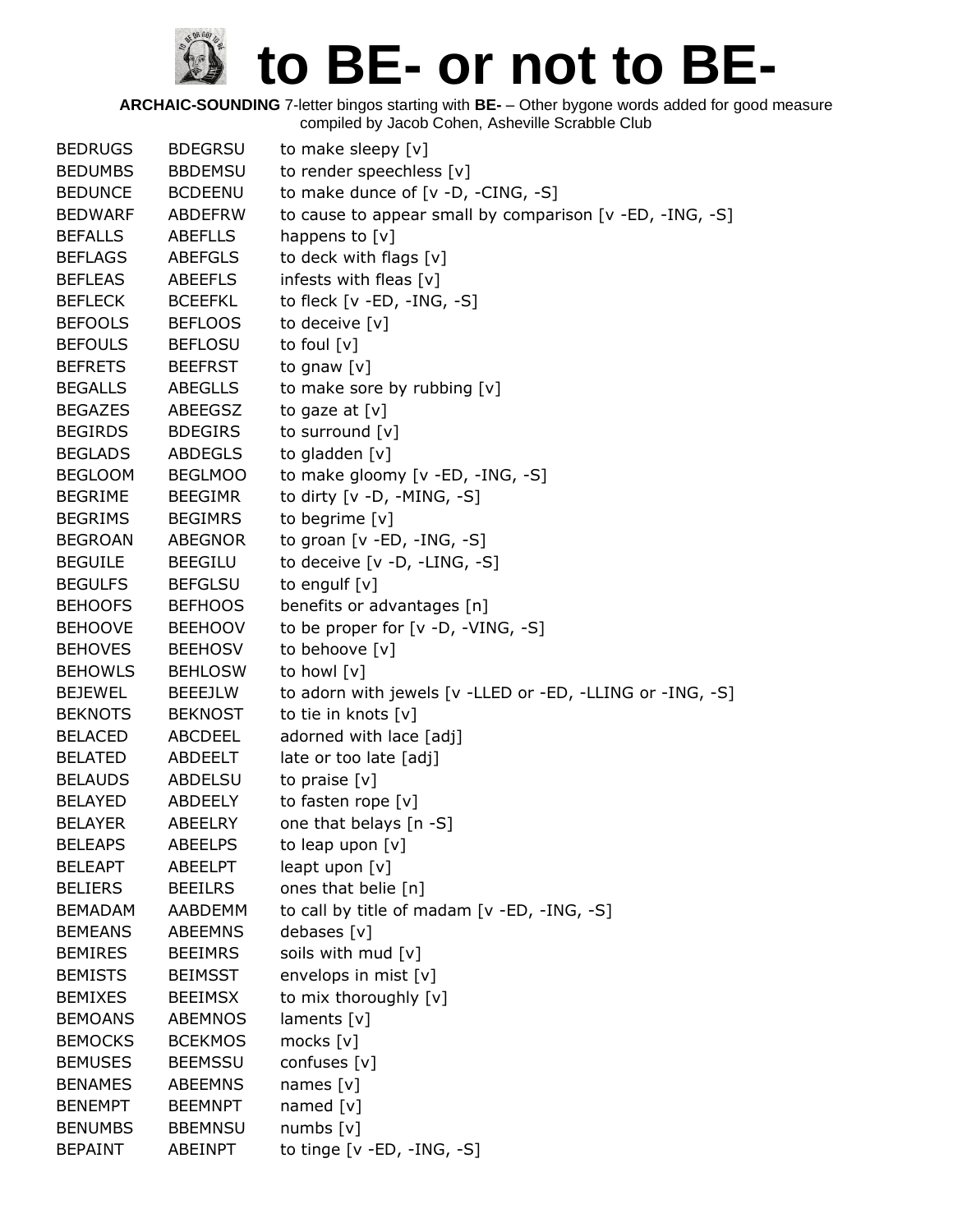| <b>BEQUEST</b> | <b>BEEQSTU</b> | legacy $[n - S]$                                         |
|----------------|----------------|----------------------------------------------------------|
| <b>BERAKES</b> | <b>ABEEKRS</b> | to rake all over [v]                                     |
| <b>BERATES</b> | ABEERST        | to scold severely [v]                                    |
| <b>BEREAVE</b> | ABEEERV        | to deprive [v -D or -FT, -VING, -S]                      |
| <b>BERHYME</b> | <b>BEEHMRY</b> | to compose in rhyme [v -D, -MING, -S]                    |
| <b>BERIMES</b> | <b>BEEIMRS</b> | berhymes [v]                                             |
| <b>BEROBED</b> | <b>BBDEEOR</b> | wearing robe [adj]                                       |
| <b>BESCOUR</b> | <b>BCEORSU</b> | to scour thoroughly [v -ED, -ING, -S]                    |
| <b>BESEECH</b> | <b>BCEEEHS</b> | to implore [v -ED or -SOUGHT, -ING, -ES]                 |
| <b>BESEEMS</b> | <b>BEEEMSS</b> | is suitable $[v - ED, -ING, -S]$                         |
| <b>BESHAME</b> | ABEEHMS        | to put to shame $[v -D, -MING, -S]$                      |
| <b>BESHOUT</b> | <b>BEHOSTU</b> | to shout at $[v - ED, -ING, -S]$                         |
| <b>BESHREW</b> | <b>BEEHRSW</b> | to curse $[v - ED, -ING, -S]$                            |
| <b>BESIEGE</b> | <b>BEEEGIS</b> | to surround $[v -D, -GING, -S]$                          |
| <b>BESLIME</b> | <b>BEEILMS</b> | to cover with slime [v -D, -MING, -S]                    |
| <b>BESMEAR</b> | <b>ABEEMRS</b> | to smear over $[v - ED, -ING, -S]$                       |
| <b>BESMILE</b> | <b>BEEILMS</b> | to smile on [v -D, -LING, -S]                            |
| <b>BESMOKE</b> | <b>BEEKMOS</b> | to soil with smoke [v -D, -KING, -S]                     |
| <b>BESMUTS</b> | <b>BEMSSTU</b> | to blacken with smut [v]                                 |
| <b>BESNOWS</b> | <b>BENOSSW</b> | to cover with snow [v]                                   |
| <b>BESPEAK</b> | <b>ABEEKPS</b> | to claim in advance [v -POKE or -PAKE, -POKEN, -ING, -S] |
| <b>BESTEAD</b> | ABEEDST        | to help $[v - ED, -ING, -S]$                             |
| <b>BESTIRS</b> | <b>BEIRSST</b> | rouse [v]                                                |
| <b>BESTOWS</b> | <b>BEOSSTW</b> | presents as gift [v]                                     |
| <b>BESTREW</b> | <b>BEERSTW</b> | to scatter $[v - ED, -N, -ING, -S]$                      |
| <b>BESTUDS</b> | <b>BDESSTU</b> | dots [v]                                                 |
| <b>BESWARM</b> | <b>ABEMRSW</b> | to swarm all over [v -ED, -ING, -S]                      |
| <b>BETAKES</b> | ABEEKST        | to cause to go [v]                                       |
| <b>BETAXED</b> | ABDEETX        | burden with taxes [adj]                                  |
| <b>BETHANK</b> | <b>ABEHKNT</b> | to thank $[v - ED, -ING, -S]$                            |
| <b>BETHINK</b> | <b>BEHIKNT</b> | to consider [v - THOUGHT, -ING, -S]                      |
| <b>BETHORN</b> | <b>BEHNORT</b> | to fill with thorns [v -ED, -ING, -S]                    |
| <b>BETHUMP</b> | <b>BEHMPTU</b> | to thump soundly [v -ED, -ING, -S]                       |
| <b>BETIDES</b> | <b>BDEEIST</b> | befalls $[v]$                                            |
| <b>BETIMES</b> | <b>BEEIMST</b> | soon [adv]                                               |
| <b>BETOKEN</b> | <b>BEEKNOT</b> | to indicate $[v - ED, -ING, -S]$                         |
| <b>BETRAYS</b> | ABERSTY        | to aid enemy of $[v]$                                    |
| <b>BETROTH</b> | <b>BEHORTT</b> | to engage to marry [v -ED, -ING, -S]                     |
| <b>BETWIXT</b> | <b>BEITTWX</b> | between [prep]                                           |
| <b>BEVOMIT</b> | <b>BEIMOTV</b> | to vomit all over [v -ED, -ING, -S]                      |
| <b>BEWAILS</b> | ABEILSW        | laments [v]                                              |
| <b>BEWEARY</b> | ABEERWY        | to make weary [v -RIED, -RYING, -RIES]                   |
| <b>BEWEEPS</b> | <b>BEEEPSW</b> | laments $[v]$                                            |
| <b>BEWORMS</b> | <b>BEMORSW</b> | infests with worms [v]                                   |
| <b>BEWORRY</b> | <b>BEORRWY</b> | to worry [v -RIED, -RYING, -RIES]                        |
| <b>BEWRAPS</b> | <b>ABEPRSW</b> | to wrap completely [v]                                   |
| <b>BEWRAPT</b> | <b>ABEPRTW</b> | wrapped completely [v]                                   |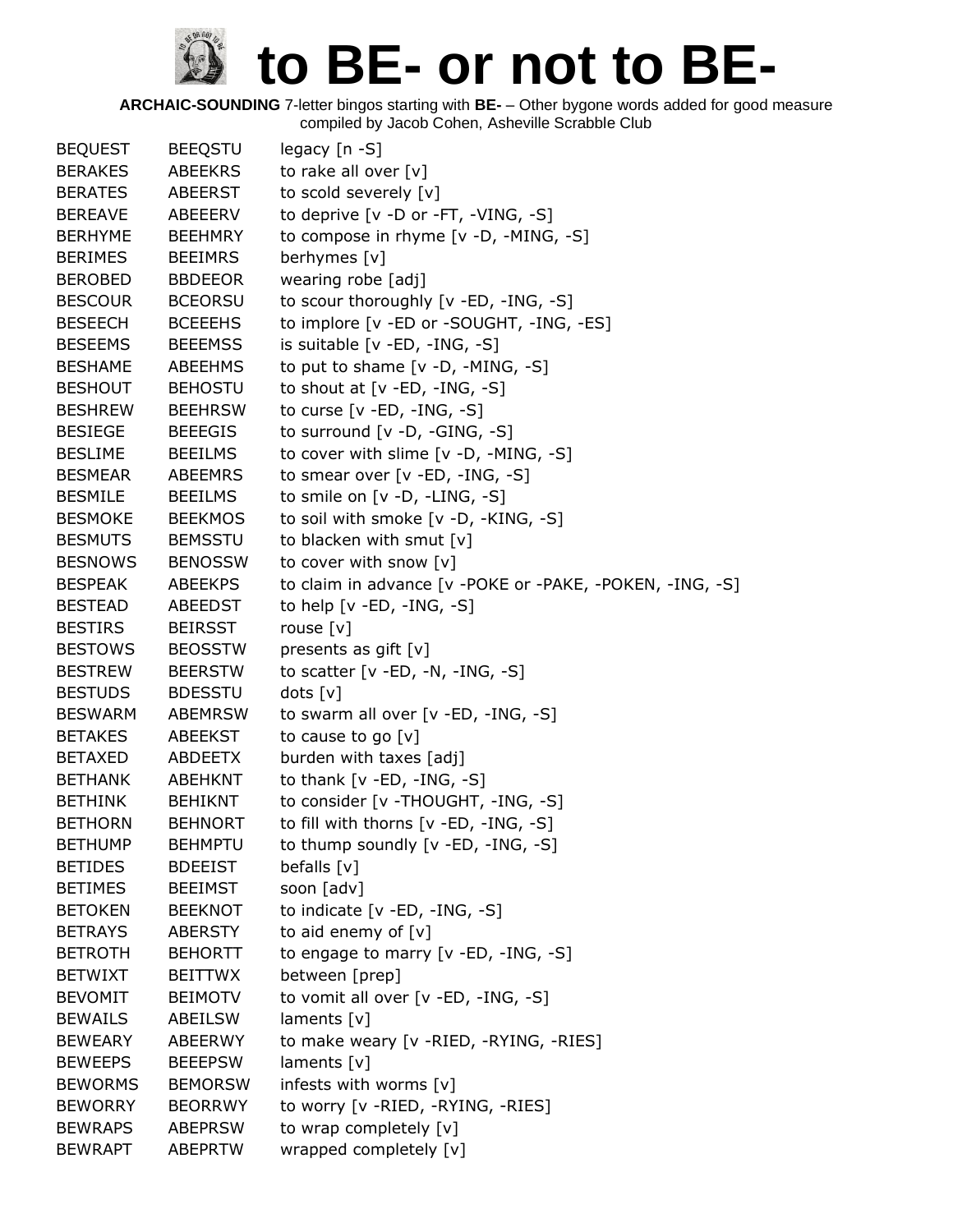| <b>BEWRAYS</b> | <b>ABERSWY</b> | to divulge [v]                                                                              |
|----------------|----------------|---------------------------------------------------------------------------------------------|
| <b>BEYLICS</b> | <b>BCEILSY</b> | BEYLIC, domain of bey (Turkish ruler) [n]                                                   |
| <b>BEYLIKS</b> | <b>BEIKLSY</b> | BEYLIK, beylic (domain of bey (Turkish ruler)) [n]                                          |
| <b>BEZANTS</b> | <b>ABENSTZ</b> | BEZANT, coin of ancient Rome [n]                                                            |
| <b>BEZZANT</b> | ABENTZZ        | bezant (coin of ancient Rome) [n -S]                                                        |
| <b>BIRCHED</b> | <b>BCDEHIR</b> | BIRCH, to whip (to strike with whip (instrument for administering corporal punishment)) [v] |
| <b>BIRCHES</b> | <b>BCEHIRS</b> | BIRCH, to whip (to strike with whip (instrument for administering corporal punishment)) [v] |
| <b>BIREMES</b> | <b>BEEIMRS</b> | BIREME, ancient galley [n]                                                                  |
| <b>BONDAGE</b> | <b>ABDEGNO</b> | slavery (ownership of one person by another) [n -S]                                         |
| <b>BONDMAN</b> | <b>ABDMNNO</b> | male slave [n -MEN]                                                                         |
| <b>BOUNDEN</b> | <b>BDENNOU</b> | obliged [adj]                                                                               |
| <b>BOURREE</b> | <b>BEEORRU</b> | old French dance [n -S]                                                                     |
| <b>BOYARDS</b> | <b>ABDORSY</b> | BOYARD, boyar (former Russian aristocrat) [n]                                               |
| <b>BURGAGE</b> | ABEGGRU        | feudal tenure [n-S]                                                                         |
| <b>BURKERS</b> | <b>BEKRRSU</b> | BURKER, one that burkes (to murder by suffocation) [n]                                      |
| <b>BURKING</b> | <b>BGIKNRU</b> | BURKE, to murder by suffocation [v]                                                         |
| <b>BURKITE</b> | <b>BEIKRTU</b> | burker (one that burkes (to murder by suffocation)) [n -S]                                  |
| <b>BUSHIDO</b> | <b>BDHIOSU</b> | code of samurai [n -S]                                                                      |
| <b>BYGONES</b> | <b>BEGNOSY</b> | BYGONE, past occurrence [n]                                                                 |
| <b>BYRNIES</b> | <b>BEINRSY</b> | BYRNIE, armored shirt [n]                                                                   |
| <b>BYZANTS</b> | <b>ABNSTYZ</b> | BYZANT, bezant (coin of ancient Rome) [n]                                                   |
|                |                | C <sub>7s</sub>                                                                             |
| <b>CAESARS</b> | <b>AACERSS</b> | CAESAR, emperor [n]                                                                         |
| <b>CAESTUS</b> | <b>ACESSTU</b> | cestus (hand covering for ancient Roman boxers) [n -ES]                                     |
| <b>CALENDS</b> | <b>ACDELNS</b> | first day of Roman month [n CALENDS]                                                        |
| <b>CALLETS</b> | <b>ACELLST</b> | CALLET, prostitute [n]                                                                      |
| <b>CAMAILS</b> | <b>AACILMS</b> | CAMAIL, piece of armor for neck [n]                                                         |
| <b>CANGUES</b> | <b>ACEGNSU</b> | CANGUE, ancient Chinese punishing device [n]                                                |
| CANOPIC        | <b>ACCINOP</b> | pertaining to Egyptian jar [adj]                                                            |
| CARLISH        | <b>ACHILRS</b> | resembling carl (peasant (person of inferior social rank)) [adj]                            |
| <b>CAROLUS</b> | <b>ACLORSU</b> | old English coin [n -ES or -LI]                                                             |
| CASQUED        | <b>ACDEQSU</b> | CASQUE, helmet [adj]                                                                        |
| <b>CASQUES</b> | <b>ACEQSSU</b> | CASQUE, helmet [n]                                                                          |
| <b>CHAPLET</b> | <b>ACEHLPT</b> | wreath for head [n -S]                                                                      |
| <b>CHAPMAN</b> | <b>AACHMNP</b> | peddler (one that peddles (to travel about selling wares)) [n -MEN]                         |
| CHARIOT        | <b>ACHIORT</b> | to ride in chariot (type of cart) [v -ED, -ING, -S]                                         |
| <b>CHATTEL</b> | <b>ACEHLTT</b> | slave [n -S]                                                                                |
| <b>CHITONS</b> | <b>CHINOST</b> | CHITON, tunic worn in ancient Greece [n]                                                    |
| <b>CHLAMYS</b> | <b>ACHLMSY</b> | garment worn in ancient Greece [n -YDES, -ES]                                               |
| <b>CITHARA</b> | AACHIRT        | ancient stringed instrument [n -S]                                                          |
| <b>CLARION</b> | <b>ACILNOR</b> | to proclaim by blowing medieval trumpet [v -ED, -ING, -S]                                   |
| <b>CLAUCHT</b> | <b>ACCHLTU</b> | CLEEK, to clutch (to grasp and hold tightly) [v]                                            |
| <b>CLAUGHT</b> | <b>ACGHLTU</b> | to clutch (to grasp and hold tightly) [v -ED, -ING, -S]                                     |
| <b>CLEPING</b> | <b>CEGILNP</b> | CLEPE, to call by name [v]                                                                  |
| <b>CLOACAE</b> | <b>AACCELO</b> | CLOACA, sewer [n]                                                                           |
| <b>CLOACAL</b> | <b>AACCLOS</b> | CLOACA, sewer [adj]                                                                         |
| <b>CLOACAS</b> | <b>AACCLOS</b> | CLOACA, sewer [n]                                                                           |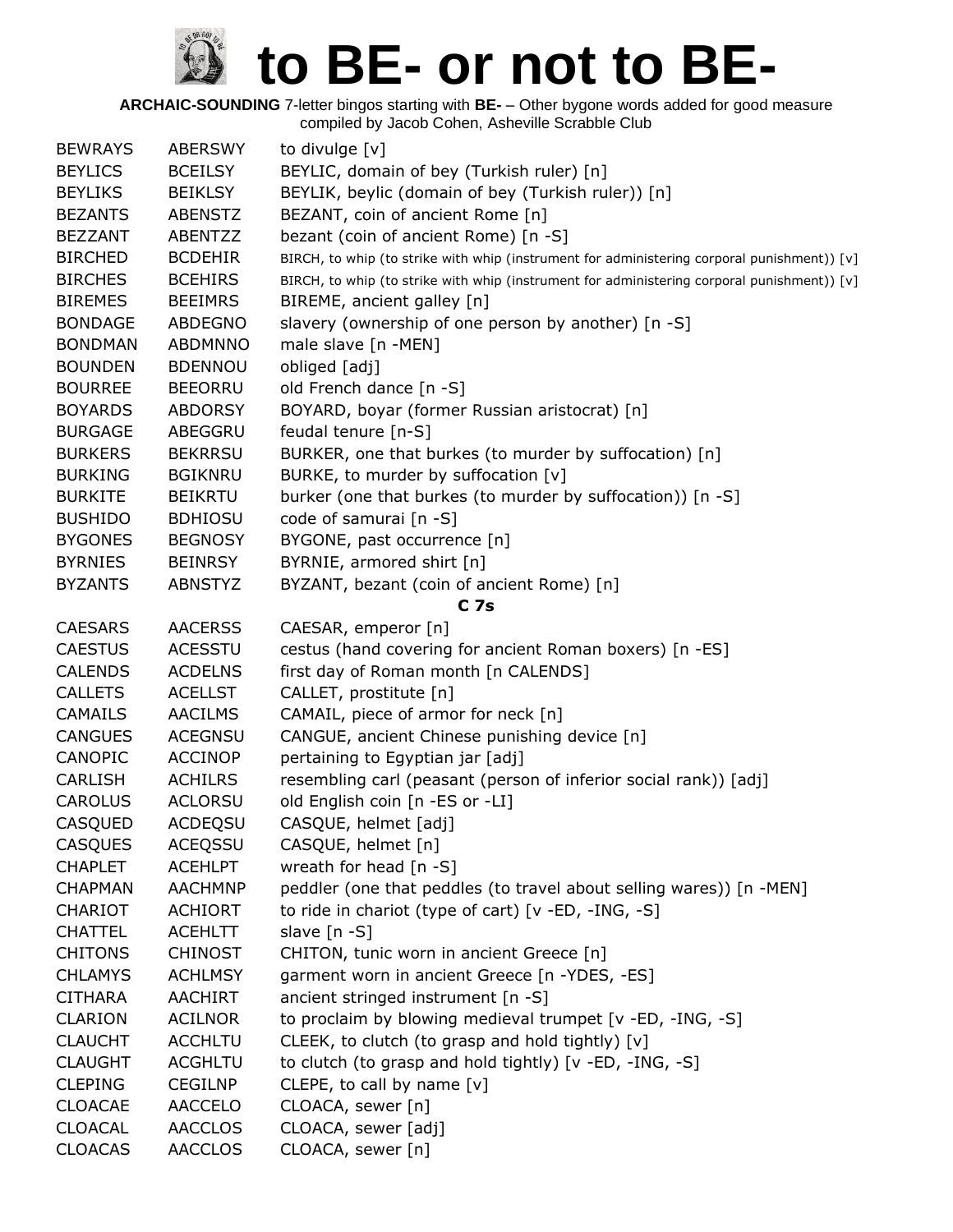| <b>COBBLER</b> | <b>BBCELOR</b> | mender of shoes [n -S]                                                       |
|----------------|----------------|------------------------------------------------------------------------------|
| COCOTTE        | <b>CCEOOTT</b> | prostitute [n -S]                                                            |
| <b>COFFLES</b> | <b>CEFFLOS</b> | COFFLE, to chain slaves together [v]                                         |
| <b>COLONUS</b> | <b>CLNOOSU</b> | freeborn serf [n -NI]                                                        |
| <b>COMITIA</b> | <b>ACIIMOT</b> | public assembly in ancient Rome [n COMITIA]                                  |
| <b>COMMATA</b> | AACMMOT        | COMMA, fragment of few words or feet in ancient prosody [n]                  |
| <b>CONGIUS</b> | <b>CGINOSU</b> | ancient unit of measure [n -II]                                              |
| <b>COOLTHS</b> | <b>CHLOOST</b> | coolnesses [n]                                                               |
| <b>CORANTO</b> | <b>ACNOORT</b> | courante (old, lively dance) [n -ES, -S]                                     |
| <b>CORNUTO</b> | <b>CNOORTU</b> | husband of unfaithful wife [n -S]                                            |
| CORONAL        | <b>ACLNOOR</b> | wreath worn on head [n -S]                                                   |
| <b>CORONEL</b> | <b>CELNOOR</b> | coronal (wreath worn on head) [n -S]                                         |
| <b>CORRODY</b> | <b>CDOORRY</b> | corody (allowance of food or clothes) [n -DIES]                              |
| <b>CORSLET</b> | <b>CELORST</b> | corselet (piece of body armor) [n -S]                                        |
| <b>CORVEES</b> | <b>CEEORSV</b> | CORVEE, obligation to perform feudal service [n]                             |
| <b>COTHURN</b> | <b>CHNORTU</b> | buskin worn by ancient Roman actors [n -S or -NI]                            |
| <b>COTTIER</b> | <b>CEIORTT</b> | cottar (tenant farmer) [n -S]                                                |
| <b>COULDST</b> | <b>CDLOSTU</b> | can $[v]$                                                                    |
| <b>COURANT</b> | <b>ACNORTU</b> | courante (old, lively dance) [n -S]                                          |
| <b>COUTERS</b> | <b>CEORSTU</b> | COUTER, piece of armor for elbow [n]                                         |
| <b>COUTHER</b> | <b>CEHORTU</b> | COUTH, sophisticated [adj]                                                   |
| <b>COUTHIE</b> | <b>CEHIOTU</b> | friendly (inclined to approve, help, or support) [adj -R, -ST]               |
| <b>CRUSADO</b> | <b>ACDORSU</b> | old Portuguese coin [n -ES, -S]                                              |
| <b>CRUZADO</b> | <b>ACDORUZ</b> | crusado, old Portuguese coin [n -S or -ES]                                   |
| <b>CUBITAL</b> | <b>ABCILTU</b> | CUBIT, ancient measure of length [adj]                                       |
| <b>CUDDIES</b> | <b>CDDEISU</b> | CUDDIE, cuddy (donkey (domestic ass)) [n] / CUDDY, donkey (domestic ass) [n] |
| <b>CUIRASS</b> | <b>ACIRSSU</b> | to cover with type of armor [v -ED, -ING, -ES]                               |
| <b>CUISHES</b> | <b>CEHISSU</b> | CUISH, cuisse (piece of armor for thigh) [n]                                 |
| <b>CUISSES</b> | <b>CEISSSU</b> | CUISSE, piece of armor for thigh [n]                                         |
| <b>CUPPERS</b> | <b>CEPPRSU</b> | CUPPER, one that performs cupping (archaic medical process) [n]              |
| <b>CUPPING</b> | <b>CGINPPU</b> | archaic medical process [n -S]                                               |
| <b>CYPRIAN</b> | <b>ACINPRY</b> | prostitute [n -S]                                                            |
|                |                | <b>D</b> 7s                                                                  |
| <b>DAIMIOS</b> | ADIIMOS        | DAIMIO, former Japanese nobleman [n]                                         |
| <b>DAIMYOS</b> | <b>ADIMOSY</b> | DAIMYO, daimio (former Japanese nobleman) [n]                                |
| <b>DAMOSEL</b> | <b>ADELMOS</b> | damsel (maiden (young unmarried woman)) [n -S]                               |
| <b>DAMOZEL</b> | <b>ADELMOZ</b> | damsel (maiden (young unmarried woman)) [n -S]                               |
| <b>DAMSELS</b> | <b>ADELMSS</b> | DAMSEL, maiden (young unmarried woman) [n]                                   |
| <b>DARESAY</b> | <b>AADERSY</b> | to venture to say [v; only form; does not conjugate]                         |
| <b>DAUPHIN</b> | ADHINPU        | eldest son of French king [n -S]                                             |
| <b>DAYSMAN</b> | <b>AADMNSY</b> | arbiter (one chosen or appointed to judge disputed issue) [n -MEN]           |
| <b>DEMIREP</b> | <b>DEEIMPR</b> | prostitute [n -S]                                                            |
| <b>DEMOSES</b> | <b>DEEMOSS</b> | DEMOS, people of ancient Greek state [n]                                     |
| <b>DEMOTIC</b> | <b>CDEIMOT</b> | pertaining to simplified form of ancient Egyptian writing [adj]              |
| DENARII        | ADEIINR        | DENARIUS, coin of ancient Rome [n]                                           |
| <b>DEODAND</b> | ADDDENO        | property forfeited to crown under former English law [n -S]                  |
| <b>DERRIES</b> | <b>DEEIRRS</b> | DERRY, meaningless word used in chorus of old songs [n]                      |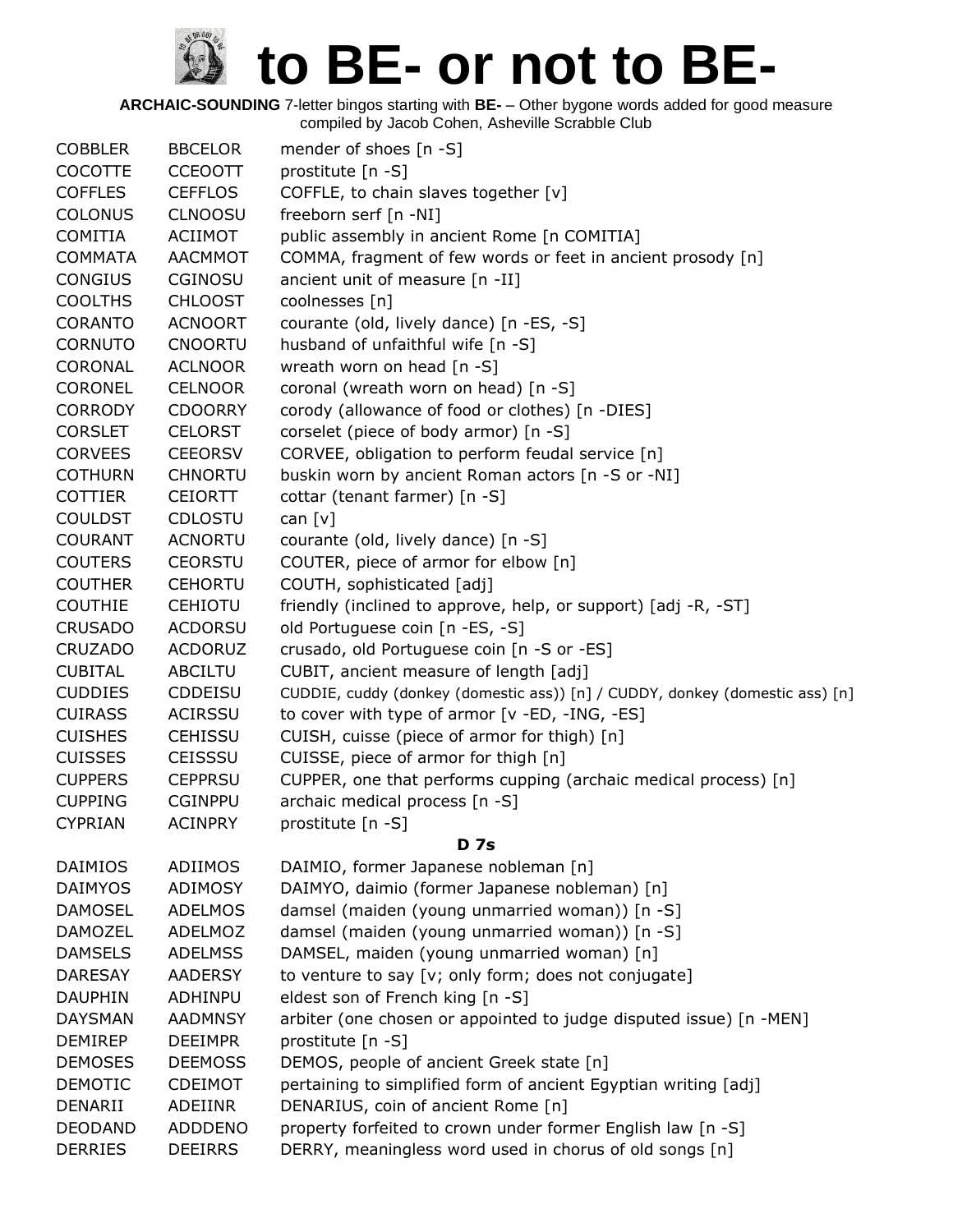| <b>DICASTS</b> | <b>ACDISST</b> | DICAST, judge of ancient Athens [n]                                                  |
|----------------|----------------|--------------------------------------------------------------------------------------|
| <b>DIGAMMA</b> | AADGIMM        | Greek letter [n -S]                                                                  |
| <b>DINEROS</b> | <b>DEINORS</b> | DINERO, former silver coin of Peru [n]                                               |
| <b>DIOBOLS</b> | <b>BDILOOS</b> | DIOBOL, coin of ancient Greece [n]                                                   |
| <b>DIPTYCA</b> | <b>ACDIPTY</b> | diptych (ancient writing tablet) [n -S]                                              |
| <b>DIPTYCH</b> | <b>CDHIPTY</b> | ancient writing tablet [n -S]                                                        |
| <b>DIRDUMS</b> | <b>DDIMRSU</b> | DIRDUM, blame [n]                                                                    |
| <b>DIZENED</b> | <b>DDEEINZ</b> | DIZEN, to dress in fine clothes [v]                                                  |
| <b>DOBLONS</b> | <b>BDLNOOS</b> | DOBLON, former gold coin of Spain and Spanish America [n]                            |
| <b>DOGEDOM</b> | <b>DDEGMOO</b> | domain of doge (chief magistrate in former republics of Venice and Genoa) [n -S]     |
| <b>DOLMENS</b> | <b>DELMNOS</b> | DOLMEN, prehistoric monument [n]                                                     |
| <b>DONJONS</b> | <b>DJNNOOS</b> | DONJON, main tower of castle [n]                                                     |
| <b>DONZELS</b> | <b>DELNOSZ</b> | DONZEL, young squire [n]                                                             |
| <b>DRABBED</b> | <b>ABBDDER</b> | DRAB, to consort with prostitutes [v]                                                |
| <b>DRACHMA</b> | <b>AACDHMR</b> | former monetary unit of Greece [n -E, -I, -S]                                        |
| <b>DROMOND</b> | <b>DDMNOOR</b> | large fast-sailing medieval galley [n -S]                                            |
| <b>DROMONS</b> | <b>DMNOORS</b> | DROMON, dromond (large fast-sailing medieval galley) [n]                             |
| <b>DRUIDIC</b> | CDDIIRU        | DRUID, one of ancient Celtic order of priests [adj]                                  |
| <b>DRUTHER</b> | <b>DEHRRTU</b> | one's preference [n -S]                                                              |
| <b>DUELERS</b> | <b>DEELRSU</b> | DUELER, one that duels (to fight formally) [n]                                       |
| <b>DUELING</b> | <b>DEGILNU</b> | contest between two persons with deadly weapons [n -S] / DUEL, to fight formally [v] |
| <b>DUELIST</b> | <b>DEILSTU</b> | dueler (one that duels (to fight formally)) [n -S]                                   |
| <b>DUELLED</b> | <b>DDEELLU</b> | DUEL, to fight formally [v]                                                          |
| <b>DUELLER</b> | <b>DEELLRU</b> | dueler (one that duels (to fight formally)) [n -S]                                   |
| <b>DUELLOS</b> | <b>DELLOSU</b> | DUELLO, art of dueling; duel [n]                                                     |
| <b>DULCIAN</b> | <b>ACDILNU</b> | early type of bassoon [n -S]                                                         |
| <b>DUNGEON</b> | <b>DEGNNOU</b> | to confine in dungeon (underground prison) [v -ED, -ING, -S]                         |
| <b>DUUMVIR</b> | <b>DIMRUUV</b> | magistrate of ancient Rome [n -S or -I]                                              |
| <b>DWINING</b> | <b>DGIINNW</b> | DWINE, to pine or waste away [v]                                                     |
|                |                | <b>E</b> 7s                                                                          |
| <b>EFTSOON</b> | <b>EFNOOST</b> | soon afterward [adv]                                                                 |
| <b>EKPWELE</b> | <b>EEEKLPW</b> | former monetary unit of Equatorial Guinea [n -S]                                     |
| <b>ENDLONG</b> | <b>DEGLNNO</b> | lengthwise [adv]                                                                     |
| <b>ENDWISE</b> | <b>DEEINSW</b> | lengthwise [adv]                                                                     |
| <b>ENFEOFF</b> | <b>EEFFFNO</b> | to invest with feudal estates [v -ED, -ING, -S]                                      |
| <b>ENSERFS</b> | <b>EEFNRSS</b> | ENSERF, to make serf (feudal slave) of [v]                                           |
| <b>ENSLAVE</b> | <b>AEELNSV</b> | to make slave of (one who is owned by another) [v -D, -VING, -S]                     |
| <b>EPHEBES</b> | <b>BEEEHPS</b> | EPHEBE, ephebus (young man of ancient Greece) [n]                                    |
| <b>EPHEBIC</b> | <b>BCEEHIP</b> | EPHEBE, ephebus (young man of ancient Greece) [adj]                                  |
| <b>EPHEBOS</b> | <b>BEEHOPS</b> | ephebus (young man of ancient Greece) [n -OI]                                        |
| <b>EPHEBUS</b> | <b>BEEHPSU</b> | young man of ancient Greece [n -BI]                                                  |
| <b>EPHORAL</b> | <b>AEHLOPR</b> | EPHOR, magistrate of ancient Greece [adj]                                            |
| <b>EQUITES</b> | EEIQSTU        | EQUES, member of privileged military class of ancient Rome [n]                       |
| <b>ERELONG</b> | <b>EEGLNOR</b> | soon [adv]                                                                           |
| <b>ESCUAGE</b> | <b>ACEEGSU</b> | scutage, tax exacted by feudal lord in lieu of military service [n -S]               |
| <b>ESCUDOS</b> | <b>CDEOSSU</b> | ESCUDO, former monetary unit of Portugal [n]                                         |
| <b>EVZONES</b> | <b>EENOSVZ</b> | EVZONE, Greek soldier [n]                                                            |
|                |                |                                                                                      |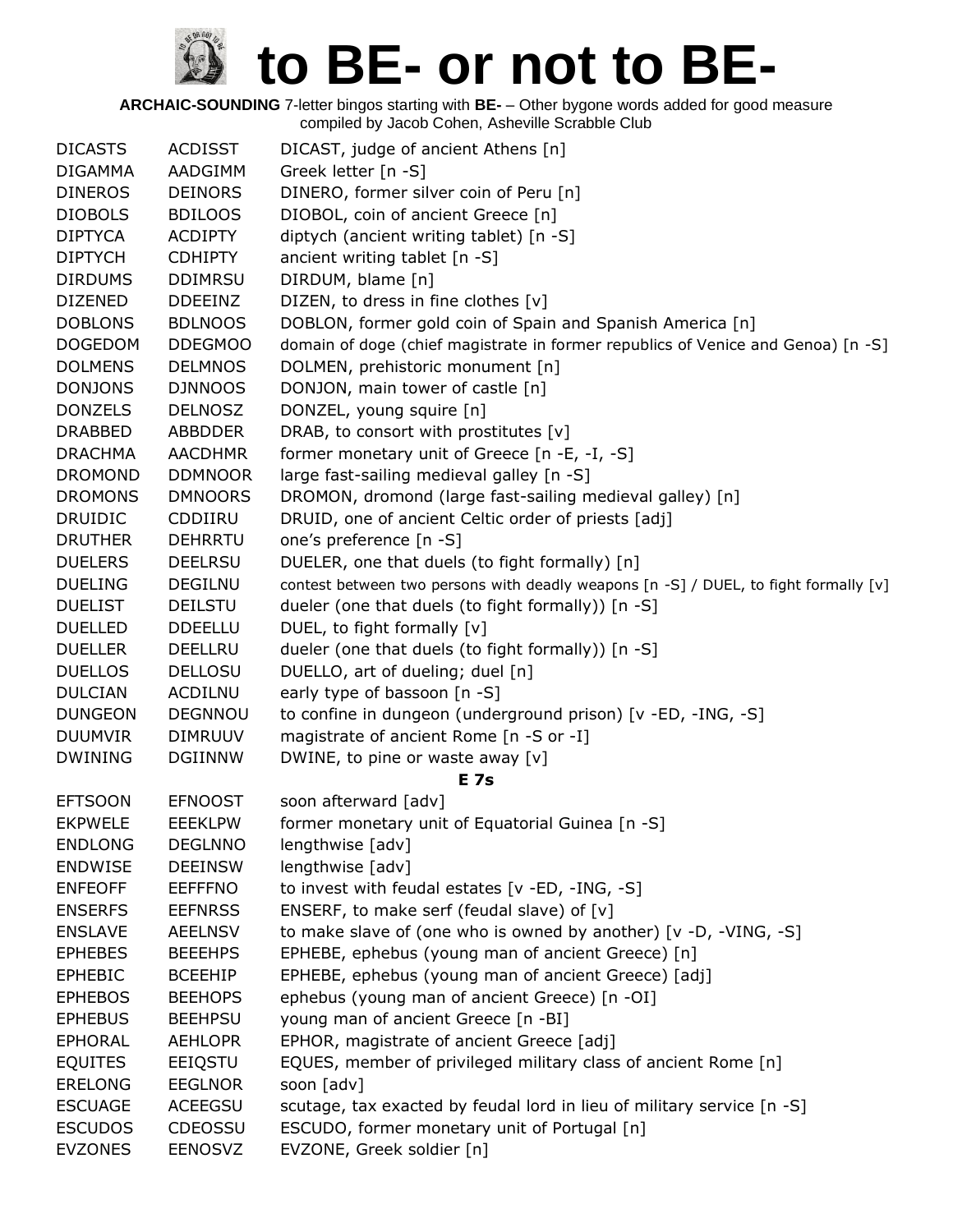**ARCHAIC-SOUNDING** 7-letter bingos starting with **BE-** – Other bygone words added for good measure compiled by Jacob Cohen, Asheville Scrabble Club

#### **F 7s**

| FABLIAU        | AABFILU        | short metrical tale popular in medieval France [n -X]                                            |
|----------------|----------------|--------------------------------------------------------------------------------------------------|
| <b>FECIALS</b> | <b>ACEFILS</b> | FECIAL, fetial (priest of ancient Rome) [n]                                                      |
| <b>FEODARY</b> | <b>ADEFORY</b> | vassal (person granted use of land by feudal lord in return for homage and allegiance) [n -RIES] |
| <b>FEOFFED</b> | <b>DEEFFFO</b> | FEOFF, to grant fief (feudal estate) to [v]                                                      |
| <b>FEOFFEE</b> | <b>EEEFFFO</b> | one to whom fief is granted [n -S]                                                               |
| <b>FEOFFER</b> | <b>EEFFFOR</b> | one that grants fief (feudal estate) to another [n -S]                                           |
| <b>FEOFFOR</b> | <b>EFFFOOR</b> | feoffer one that grants fief (feudal estate) to another [n -S]                                   |
| <b>FETIALS</b> | <b>AEFILST</b> | FETIAL, priest of ancient Rome [n]                                                               |
| <b>FEUDARY</b> | <b>ADEFRUY</b> | vassal (person granted use of land by feudal lord in return for homage and allegiance) [n -RIES] |
| <b>FIEFDOM</b> | <b>DEFFIMO</b> | fief (feudal estate) $[n -S]$                                                                    |
| <b>FILLIPS</b> | <b>FIILLPS</b> | FILLIP, to strike sharply [v]                                                                    |
| <b>FINMARK</b> | <b>AFIKMNR</b> | former monetary unit of Finland [n -S]                                                           |
| <b>FLAMENS</b> | <b>AEFLMNS</b> | FLAMEN, priest of ancient Rome [n]                                                               |
| <b>FLANKEN</b> | <b>AEFKLNN</b> | beef cut from sides that is boiled with vegetables [n FLANKEN]                                   |
| <b>FLOREAT</b> | <b>AEFLORT</b> | may he/she/it flourish [v -ED, -ING, -S]                                                         |
| <b>FLORINS</b> | <b>FILNORS</b> | FLORIN, former gold coin of Europe [n]                                                           |
| <b>FLOSSIE</b> | <b>EFILOSS</b> | floozy (prostitute) [n -S]                                                                       |
| <b>FOREBYE</b> | <b>BEEFORY</b> | close by [prep]                                                                                  |
| <b>FOREDID</b> | <b>DDEFIOR</b> | destroyed [v]                                                                                    |
| <b>FORFEND</b> | <b>DEFFNOR</b> | to protect $[v - ED, -ING, -S]$                                                                  |
| <b>FORNENT</b> | <b>EFNNORT</b> | near to [prep]                                                                                   |
| <b>FORWENT</b> | <b>EFNORTW</b> | refrained from [v]                                                                               |
| <b>FROWARD</b> | <b>ADFORRW</b> | disobedient [adj]                                                                                |
| <b>FUTHARC</b> | <b>ACFHRTU</b> | futhark (ancient alphabet) [n -S]                                                                |
| <b>FUTHARK</b> | <b>AFHKRTU</b> | ancient alphabet [n -S]                                                                          |
| <b>FUTHORC</b> | <b>CFHORTU</b> | futhark (ancient alphabet) [n -S]                                                                |
| <b>FUTHORK</b> | <b>FHKORTU</b> | futhark (ancient alphabet) [n -S]                                                                |
|                |                | <b>G</b> 7s                                                                                      |
| <b>GABELLE</b> | ABEEGLL        | tax on salt $[n -S]$                                                                             |
| <b>GABOONS</b> | <b>ABGNOOS</b> | GABOON, spittoon (receptacle for saliva) [n]                                                     |
| <b>GAGAKUS</b> | AAGGKSU        | GAGAKU, ancient court music of Japan [n]                                                         |
| <b>GISARME</b> | <b>AEGIMRS</b> | medieval weapon [n -S]                                                                           |
| <b>GITTERN</b> | <b>EGINRTT</b> | medieval guitar [n -S]                                                                           |
| <b>GLEEMAN</b> | <b>AEEGLMN</b> | minstrel (medieval musician) [n -MEN]                                                            |
| <b>GREENTH</b> | <b>EEGHNRT</b> | verdure [n -S]                                                                                   |
| <b>GUILDER</b> | <b>DEGILRU</b> | former monetary unit of Netherlands [n -S]                                                       |
| <b>GUINEAS</b> | AEGINSU        | GUINEA, formerly used British coin [n]                                                           |
| <b>GULDENS</b> | <b>DEGLNSU</b> | GULDEN, guilder (former monetary unit of Netherlands) [n]                                        |
|                |                | <b>H</b> 7s                                                                                      |
| <b>HADDEST</b> | <b>ADDEHST</b> | 2 <sup>nd</sup> person singular of have (to hold as possession, privilege, or entitlement) [v]   |
| <b>HALBERD</b> | ABDEHLR        | axlike weapon of 15th and 16th centuries [n -S]                                                  |
| <b>HALBERT</b> | <b>ABEHLRT</b> | halberd (axlike weapon of 15th and 16th centuries) [n -S]                                        |
| <b>HALIERS</b> | <b>AEHILRS</b> | HALIER, former monetary unit of Slovakia [n]                                                     |
| <b>HEAUMES</b> | AEEHMSU        | HEAUME, medieval helmet [n]                                                                      |
| <b>HELIAST</b> | <b>AEHILST</b> | Athenian judge [n -S]                                                                            |
| <b>HELOTRY</b> | <b>EHLORTY</b> | helotism (slavery or serfdom) [n -RIES]                                                          |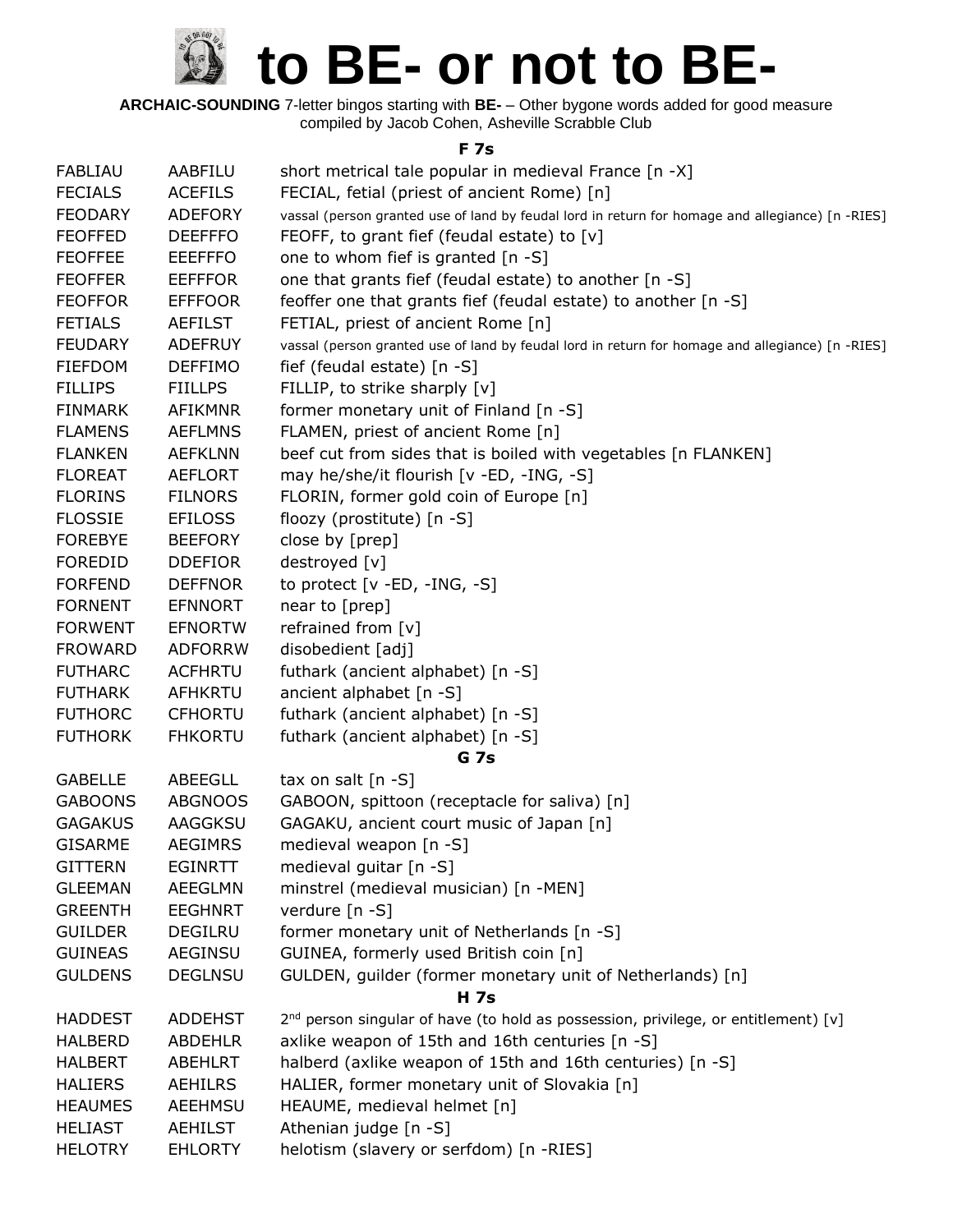| <b>HERIOTS</b> | <b>EHIORST</b> | HERIOT, feudal tribute or payment [n]                                                  |
|----------------|----------------|----------------------------------------------------------------------------------------|
| <b>HOPLITE</b> | <b>EHILOPT</b> | foot soldier of ancient Greece [n -S]                                                  |
| <b>HORNING</b> | <b>GHINNOR</b> | mock serenade for newlyweds [n -S]                                                     |
| <b>HOWBEIT</b> | <b>BEHIOTW</b> | nevertheless [adv]                                                                     |
| <b>HUSWIFE</b> | <b>EFHISUW</b> | sewing kit [n -IVES or -S]<br>I <sub>7s</sub>                                          |
| <b>INFEOFF</b> | <b>EFFFINO</b> | to enfeoff (to invest with feudal estate) [v -ED, -ING, -S]<br>J 7s                    |
| JARLDOM        | <b>ADJLMOR</b> | domain of jarl [n -S]                                                                  |
|                |                | <b>K7s</b>                                                                             |
| <b>KITHARA</b> | AAHIKRT        | cithara (ancient stringed instrument) [n -S]                                           |
| <b>KREUZER</b> | <b>EEKRRUZ</b> | kreutzer (former monetary unit of Austria) [n -S]<br><b>L</b> 7s                       |
| <b>LAAGERS</b> | <b>AAEGLRS</b> | LAAGER, to form defensive encampment [v]                                               |
| LANGREL        | <b>AEGLLNR</b> | langrage (shot formerly used in naval warfare) [n -S]                                  |
| <b>LECYTHI</b> | <b>CEHILTY</b> | LECYTHUS, lekythos (oil jar used in ancient Greece) [n]                                |
| <b>LEKYTHI</b> | <b>EHIKLTY</b> | LEKYTHUS, lekythos (oil jar used in ancient Greece) [n -HI]                            |
| <b>LEMURES</b> | <b>EELMRSU</b> | ghosts of dead in ancient Roman religion [n]                                           |
| <b>LEPTONS</b> | <b>ELNOPST</b> | LEPTON, former monetary unit of Greece [n]                                             |
| <b>LICTORS</b> | <b>CILORST</b> | LICTOR, magistrate's attendant in ancient Rome [n]                                     |
| <b>LIERNES</b> | <b>EEILNRS</b> | LIERNE, connecting part in Gothic vaulting [n]                                         |
| <b>LIMBECK</b> | <b>BCEIKLM</b> | alembic (apparatus formerly used in distilling) [n -S]                                 |
| <b>LOGGATS</b> | <b>AGGLOST</b> | loggets (old English throwing game) [n LOGGATS]                                        |
| <b>LOGGETS</b> | <b>EGGLOST</b> | old English throwing game [n LOGGETS]                                                  |
| <b>LUSTRAL</b> | <b>ALLRSTU</b> | pertaining to lustrum (ceremonial purification of population in ancient Rome) [adj]    |
| <b>LUSTRUM</b> | LMRSTUU        | ceremonial purification of population in ancient Rome [n -S or -RA]                    |
|                |                | <b>M</b> 7s                                                                            |
| <b>MADONNA</b> | <b>AADMNNO</b> | former Italian title of respect for woman [n -S]                                       |
| <b>MAENADS</b> | <b>AADEMNS</b> | MAENAD, female participant in ancient Greek orgies [n]                                 |
| <b>MANDOLA</b> | <b>AADLMNO</b> | ancient lute $[n - S]$                                                                 |
| <b>MARKKAA</b> | <b>AAAKKMR</b> | MARKKA, former monetary unit of Finland [n]                                            |
| <b>MARKKAS</b> | <b>AAKKMRS</b> | MARKKA, former monetary unit of Finland [n]                                            |
| <b>MARRANO</b> | <b>AAMNORR</b> | Jew in Spain who professed Christianity to avoid persecution [n -S]                    |
| <b>MASTABA</b> | <b>AAABMST</b> | ancient Egyptian tomb [n -S]                                                           |
| <b>MEGARON</b> | <b>AEGMNOR</b> | great central hall of ancient Greek house [n -RA]                                      |
| <b>MESEEMS</b> | <b>EEEMMSS</b> | it seems to me $[v]$                                                                   |
| <b>MILREIS</b> | <b>EIILMRS</b> | former monetary unit of Portugal [n MILREIS]                                           |
| MOIDORE        | <b>DEIMOOR</b> | former gold coin of Portugal [n -S]                                                    |
| <b>MURAGES</b> | AEGMRSU        | MURAGE, tax levied for repairing walls of town [n]                                     |
| <b>MURRHAS</b> | <b>AHMRRSU</b> | MURRHA, murra (substance used to make fine vases and cups in ancient Rome) [n]         |
| <b>MURRINE</b> | EIMNRRU        | pertaining to murra (substance used to make fine vases and cups in ancient Rome) [adj] |
|                |                | <b>N 7s</b>                                                                            |
| <b>NOMARCH</b> | <b>ACHMNOR</b> | head of nome (Greek province) [n -S]                                                   |
|                |                | 0 7s                                                                                   |
| <b>OENOMEL</b> | <b>EELMNOO</b> | ancient Greek beverage of wine and honey [n -S]                                        |
| <b>OGHAMIC</b> | <b>ACGHIMO</b> | OGHAM, Old Irish alphabet [adj]                                                        |
| <b>OINOMEL</b> | EILMNOO        | oenomel (ancient Greek beverage of wine and honey) [n -S]                              |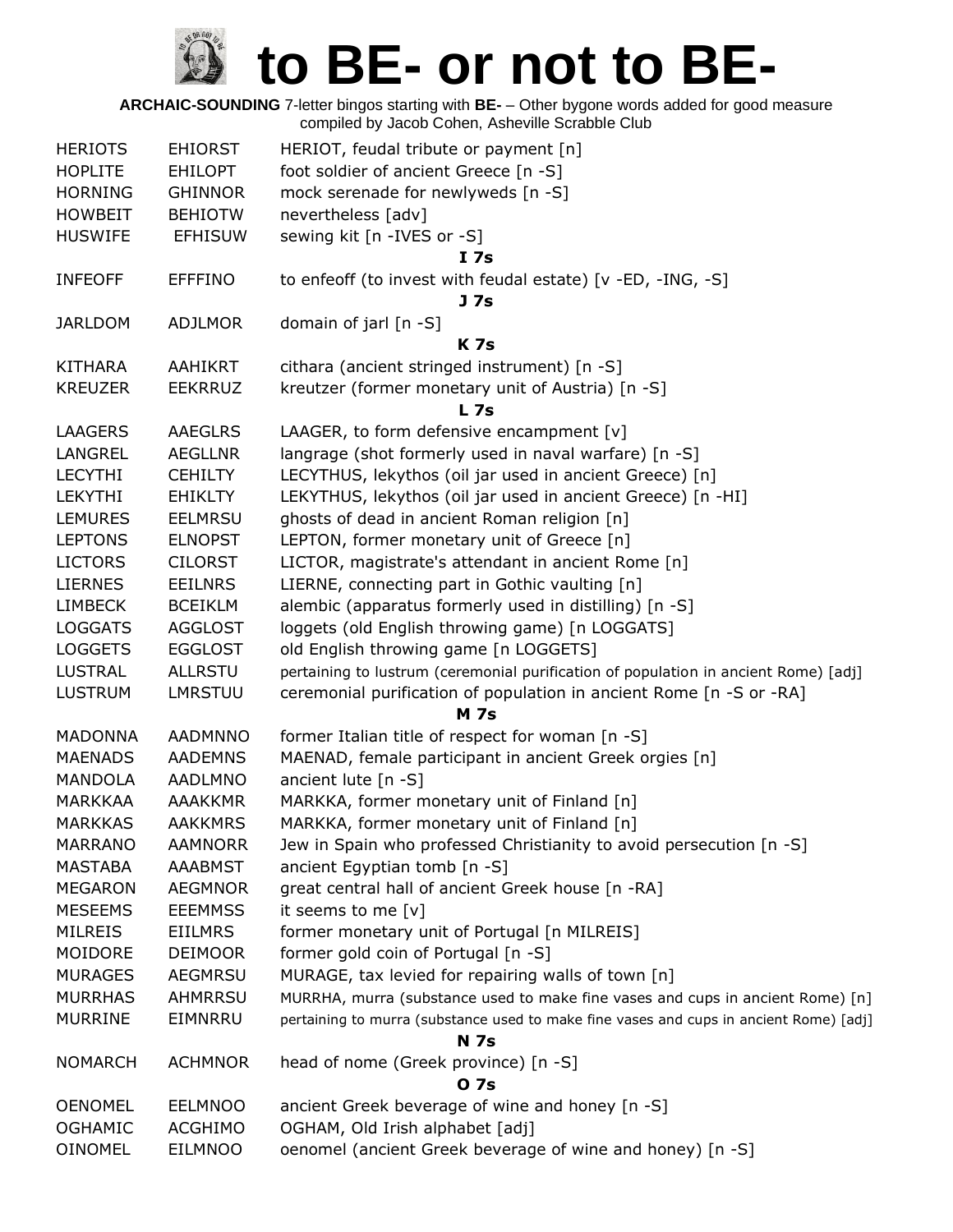**ARCHAIC-SOUNDING** 7-letter bingos starting with **BE-** – Other bygone words added for good measure compiled by Jacob Cohen, Asheville Scrabble Club

#### **P 7s**

| PAHLAVI        | <b>AAHILPV</b> | former coin of Iran $[n - S]$                                |
|----------------|----------------|--------------------------------------------------------------|
| <b>PALIKAR</b> | <b>AAIKLPR</b> | Greek soldier [n -S]                                         |
| PALLIUM        | AILLMPU        | cloak worn in ancient Rome [n -S or -IA]                     |
| <b>PANDORA</b> | <b>AADNOPR</b> | bandore (ancient lute) [n -S]                                |
| <b>PANDORE</b> | <b>ADENOPR</b> | bandore (ancient lute) [n -S]                                |
| <b>PANDURA</b> | <b>AADNPRU</b> | bandore (ancient lute) [n -S]                                |
| <b>PAPHIAN</b> | AAHINPP        | prostitute [n -S]                                            |
| <b>PATROON</b> | <b>ANOOPRT</b> | landowner granted manorial rights under old Dutch law [n -S] |
| <b>PAVISES</b> | <b>AEIPSSV</b> | PAVIS, large medieval shield [n] / PAVISE, pavis [n]         |
| <b>PAVISSE</b> | <b>AEIPSSV</b> | pavis (large medieval shield) [n -S]                         |
| <b>PELTAST</b> | <b>AELPSTT</b> | soldier of ancient Greece [n -S]                             |
| <b>PENATES</b> | <b>AEENPST</b> | Roman gods of household [n]                                  |
| <b>PESETAS</b> | <b>AEEPSST</b> | PESETA, former monetary unit of Spain [n]                    |
| <b>PETASOS</b> | <b>AEOPSST</b> | petasus (broad-brimmed hat worn in ancient Greece) [n -ES]   |
| <b>PETASUS</b> | <b>AEPSSTU</b> | broad-brimmed hat worn in ancient Greece [n -ES]             |
| <b>PFENNIG</b> | <b>EFGINNP</b> | formerly used bronze coin of Germany [n -E, -S]              |
| <b>PHARAOH</b> | <b>AAHHOPR</b> | ruler of ancient Egypt [n -S]                                |
| <b>PINDERS</b> | <b>DEINPRS</b> | PINDER, official who formerly impounded stray animals [n]    |
| <b>PISTOLE</b> | <b>EILOPST</b> | formerly used European gold coin [n -S]                      |
| <b>PONCING</b> | <b>CGINNOP</b> | PONCE, to pimp (to solicit clients for prostitute) [v]       |
| <b>PRAETOR</b> | <b>AEOPRRT</b> | ancient Roman magistrate [n -S]                              |
| <b>PREFECT</b> | <b>CEEFPRT</b> | ancient Roman official [n -S]                                |
| <b>PRETORS</b> | <b>EOPRRST</b> | PRETOR, praetor (ancient Roman magistrate) [n]               |
| PRITHEE        | <b>EEHIPRT</b> | used to express wish or request [interj]                     |
| <b>PRUTOTH</b> | <b>HOPRTTU</b> | PRUTAH, former monetary unit of Israel [n]                   |
| <b>PRYTHEE</b> | <b>EEHPRTY</b> | prithee (used to express wish or request) [interj]           |
| <b>PSALTRY</b> | <b>ALPRSTY</b> | psaltery (ancient stringed musical instrument) [n -RIES]     |
| <b>PSCHENT</b> | <b>CEHNPST</b> | crown worn by ancient Egyptian kings [n -S]                  |
|                |                | <b>Q</b> 7s                                                  |
| <b>QUESTOR</b> | <b>EOQRSTU</b> | quaestor (ancient Roman magistrate) [n -S]                   |
| <b>QUIPPUS</b> | <b>IPPQSUU</b> | QUIPPU, quipu (ancient calculating device) [n]               |
|                |                | <b>R</b> 7s                                                  |
| RAZZIAS        | AAIRSZZ        | RAZZIA, hostile raid by Moors [n]                            |
| <b>REBECKS</b> | <b>BCEEKRS</b> | REBECK, rebec (ancient stringed instrument) [n]              |
| <b>REWRAPT</b> | <b>AEPRRTW</b> | REWRAP, to wrap again [v]                                    |
| <b>RHYTONS</b> | <b>HNORSTY</b> | RHYTON, ancient Greek drinking horn [n]                      |
| RIDOTTO        | <b>DIOORTT</b> | public musical entertainment in 18th century England [n -S]  |
| <b>ROMAUNT</b> | <b>AMNORTU</b> | long, medieval tale [n -S]                                   |
|                |                | S <sub>7s</sub>                                              |
| <b>SACBUTS</b> | <b>ABCSSTU</b> | SACBUT, sackbut (medieval trombone) [n]                      |
| <b>SACKBUT</b> | <b>ABCKSTU</b> | medieval trombone [n -S]                                     |
| <b>SAGBUTS</b> | ABGSSTU        | SAGBUT, sackbut (medieval trombone) [n]                      |
| <b>SALLETS</b> | <b>AELLSST</b> | SALLET, light medieval helmet [n]                            |
| <b>SAMBUCA</b> | <b>AABCMSU</b> | ancient stringed instrument [n -S]                           |
| <b>SAMBUKE</b> | ABEKMSU        | sambuca (ancient stringed instrument) [n -S]                 |
| SAMURAI        | AAIMRSU        | Japanese warrior [n -S]                                      |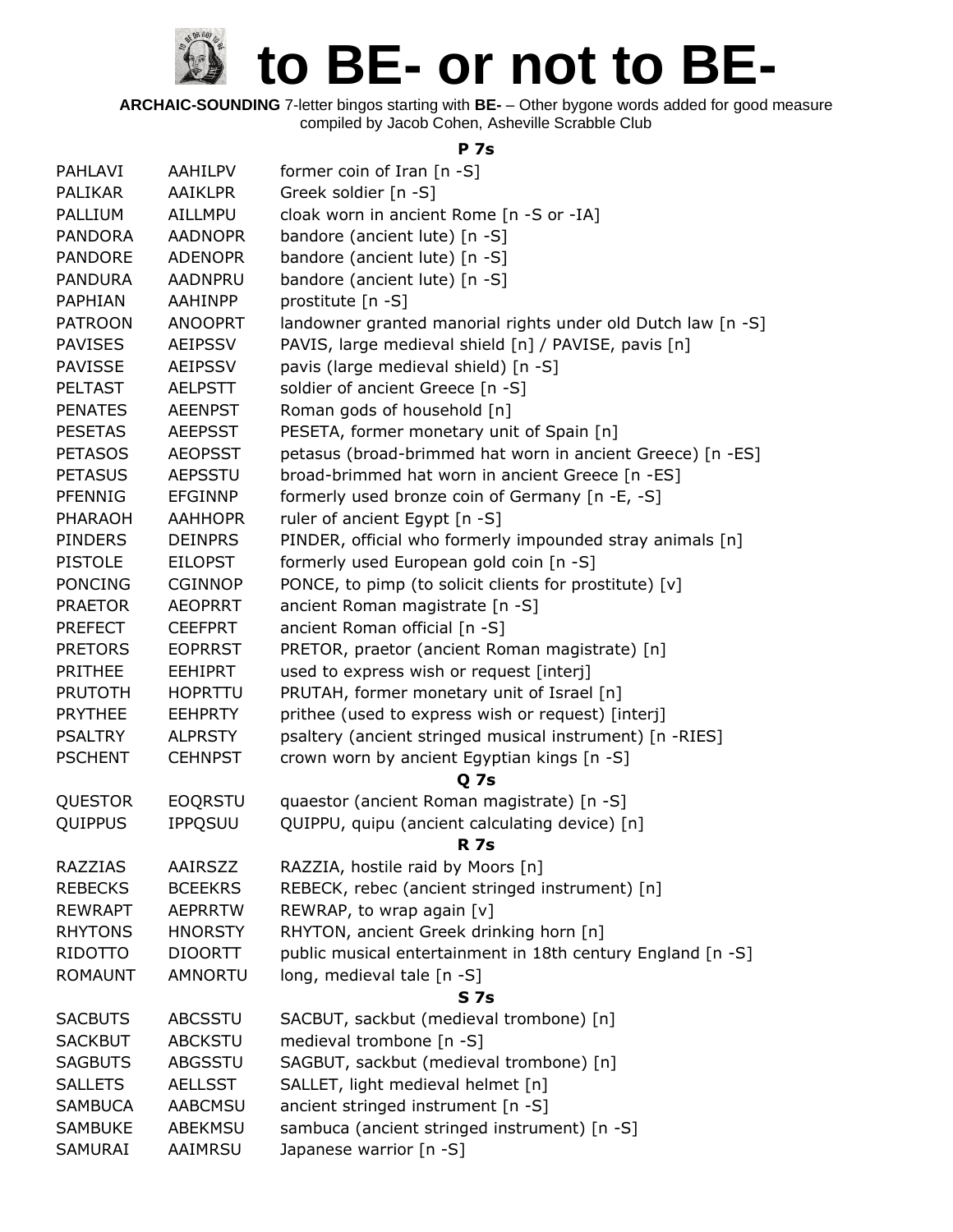| SANTIMI        | <b>AIIMNST</b> | SANTIM, formerly used coin of Latvia [n]                                    |
|----------------|----------------|-----------------------------------------------------------------------------|
| <b>SANTIMS</b> | <b>AIMNSST</b> | SANTIM, formerly used coin of Latvia [n]                                    |
| SANTIMU        | <b>AIMNSTU</b> | SANTIM, formerly used coin of Latvia [n]                                    |
| <b>SATRAPS</b> | <b>AAPRSST</b> | SATRAP, governor of province in ancient Persia [n]                          |
| <b>SATRAPY</b> | <b>AAPRSTY</b> | territory of satrap (governor of province in ancient Persia) [n -PIES]      |
| <b>SATYRIC</b> | <b>ACIRSTY</b> | SATYR, woodland deity of Greek mythology [adj]                              |
| <b>SCALADE</b> | <b>AACDELS</b> | act of scaling walls of fortification [n -S]                                |
| <b>SCALADO</b> | <b>AACDLOS</b> | scalade (act of scaling walls of fortification) [n -S]                      |
| <b>SCUTAGE</b> | <b>ACEGSTU</b> | tax exacted by feudal lord in lieu of military service [n -S]               |
| <b>SEAWANS</b> | <b>AAENSSW</b> | SEAWAN, wampum (form of currency formerly used by Native Americans) [n]     |
| <b>SEAWANT</b> | <b>AAENSTW</b> | seawan (wampum (form of currency formerly used by Native Americans)) [n -S] |
| <b>SEMISES</b> | <b>EEIMSSS</b> | SEMIS, coin of ancient Rome [n]                                             |
| <b>SERDABS</b> | <b>ABDERSS</b> | SERDAB, chamber within ancient Egyptian tomb [n]                            |
| <b>SERFAGE</b> | <b>AEEFGRS</b> | serfdom (state of being serf (feudal slave)) [n -S]                         |
| <b>SERFDOM</b> | <b>DEFMORS</b> | state of being serf (feudal slave) [n -S]                                   |
| <b>SERFISH</b> | <b>EFHIRSS</b> | characteristic of serf [adj]                                                |
| <b>SHEKELS</b> | <b>EEHKLSS</b> | SHEKEL, ancient unit of weight and money [n]                                |
| <b>SHEQELS</b> | <b>EEHLQSS</b> | SHEQEL, shekel (ancient unit of weight and money) [n]                       |
| <b>SHOGUNS</b> | <b>GHNOSSU</b> | SHOGUN, former military leader of Japan [n]                                 |
| <b>SHTETEL</b> | <b>EEHLSTT</b> | Jewish village [n -S or -TLACH]                                             |
| <b>SHTETLS</b> | <b>EHLSSTT</b> | SHTETL, shtetel (Jewish village) [n]                                        |
| <b>SILENUS</b> | <b>EILNSSU</b> | woodland deity of Greek mythology [n -NI]                                   |
| <b>SISTRUM</b> | <b>IMRSSTU</b> | ancient Egyptian percussion instrument [n -S or -RA]                        |
| <b>SITHENS</b> | <b>EHINSST</b> | since (from then until now) [adv]                                           |
| <b>SKALDIC</b> | <b>ACDIKLS</b> | SKALD, ancient Scandinavian poet [adj]                                      |
| <b>SKLENTS</b> | <b>EKLNSST</b> | SKLENT, to slant (to deviate from horizontal or vertical) [v]               |
| <b>SKYPHOS</b> | <b>HKOPSSY</b> | drinking vessel used in ancient Greece [n -S]                               |
| <b>SOCAGER</b> | <b>ACEGORS</b> | tenant by socage (form of feudal land tenure) [n -S]                        |
| <b>SOCAGES</b> | <b>ACEGOSS</b> | SOCAGE, form of feudal land tenure [n]                                      |
| <b>SOCCAGE</b> | <b>ACCEGOS</b> | socage (form of feudal land tenure) [n -S]                                  |
| <b>SOKEMAN</b> | <b>AEKMNOS</b> | socman (socager (tenant by socage)) [n -MEN]                                |
| <b>SOLIDUS</b> | <b>DILOSSU</b> | coin of ancient Rome [n -DI]                                                |
| <b>SOOTHLY</b> | <b>HLOOSTY</b> | in truth [adv]                                                              |
| <b>SPILTHS</b> | <b>HILPSST</b> | SPILTH, spillage (something that is spilled) [n]                            |
| <b>SQUIRES</b> | <b>EIQRSSU</b> | SQUIRE, to serve as squire (escort) [v]                                     |
| <b>STACTES</b> | <b>ACESSTT</b> | STACTE, spice used by ancient Jews in making incense [n]                    |
| <b>STAITHE</b> | <b>AEHISTT</b> | wharf equipped for transferring coal from railroad cars into ships [n -S]   |
| <b>STELLAS</b> | <b>AELLSST</b> | STELLA, formerly used coin of United States [n]                             |
| <b>STEMMAS</b> | <b>AEMMSST</b> | STEMMA, scroll recording genealogy of family in ancient Rome [n]            |
| <b>STIVERS</b> | <b>EIRSSTV</b> | STIVER, formerly used Dutch coin [n]                                        |
| <b>STOTINS</b> | <b>INOSSTT</b> | STOTIN, former monetary unit of Slovenia [n]                                |
| <b>STROPHE</b> | <b>EHOPRST</b> | part of ancient Greek choral ode [n -S]                                     |
| <b>STUIVER</b> | <b>EIRSTUV</b> | stiver (formerly used Dutch coin) [n -S]                                    |
| <b>SWIVING</b> | GIINSVW        | SWIVE, to copulate with [v]                                                 |
|                |                | <b>T7s</b>                                                                  |
| <b>TAENIAE</b> | AAEEINT        | TAENIA, headband worn in ancient Greece [n]                                 |
| <b>TAENIAS</b> | AAEINST        | TAENIA, headband worn in ancient Greece [n]                                 |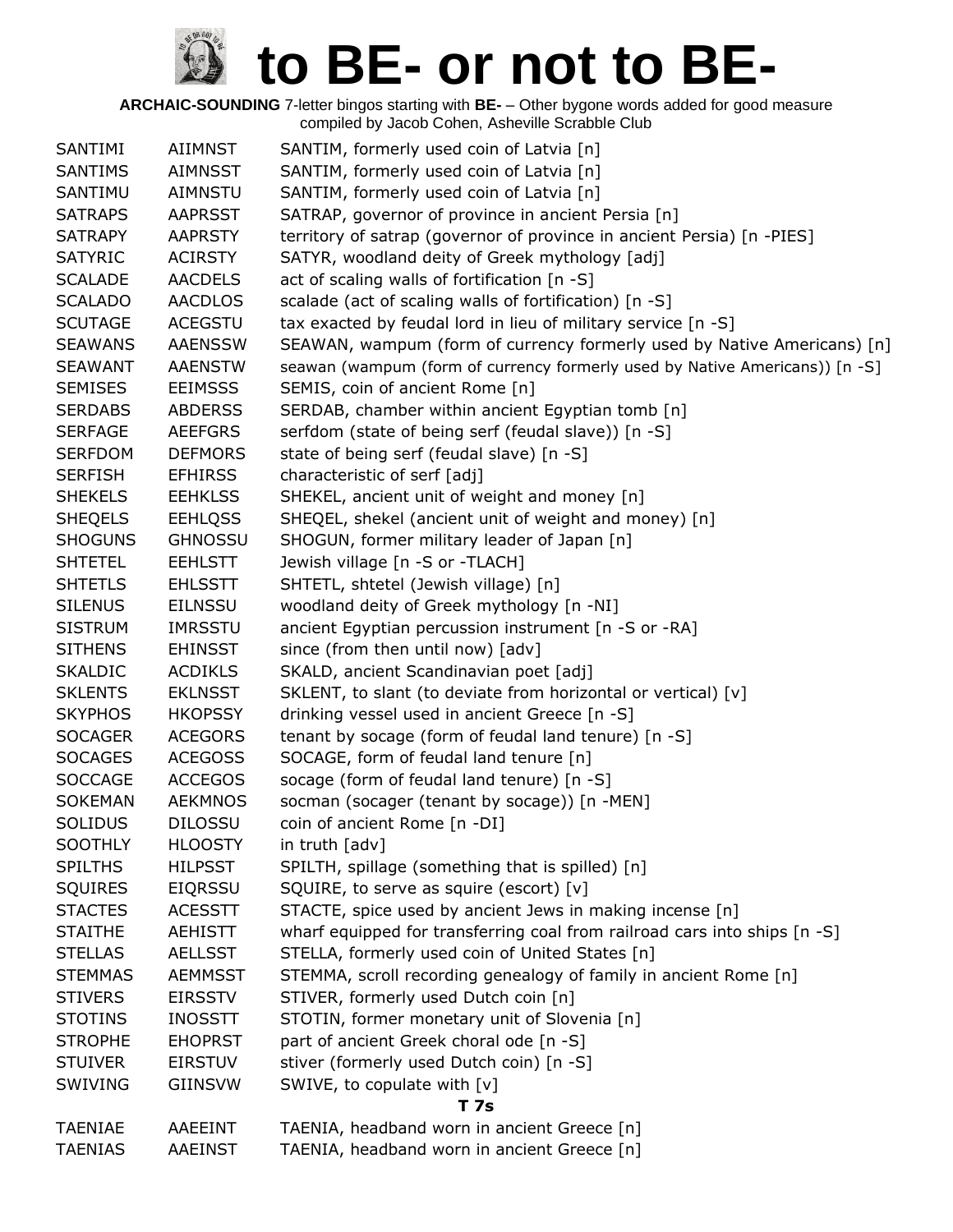| <b>TAILLES</b> | AEILLST        | TAILLE, former French tax [n]                                                             |
|----------------|----------------|-------------------------------------------------------------------------------------------|
| <b>TALARIA</b> | AAAILRT        | winged sandals worn by various figures of classical mythology [n]                         |
| <b>TEGULAE</b> | <b>AEEGLTU</b> | TEGULA, flat roof tile used in ancient Rome [n]                                           |
| <b>TEOPANS</b> | <b>AENOPST</b> | TEOPAN, teocalli (Aztec temple) [n]                                                       |
| <b>TESTONS</b> | <b>ENOSSTT</b> | TESTON, former French coin [n]                                                            |
| <b>TESTOON</b> | <b>ENOOSTT</b> | teston (former French coin) [n -S]                                                        |
| <b>TESTUDO</b> | <b>DEOSTTU</b> | portable screen used as shield by ancient Romans [n -S]                                   |
| <b>THALERS</b> | <b>AEHLRST</b> | THALER, taler (formerly used German coin) [n]                                             |
| <b>THANAGE</b> | <b>AAEGHNT</b> | land held by thane $[n - S]$                                                              |
| <b>THATCHY</b> | <b>ACHHTTY</b> | resembling thatch [adj -HIER, -HIEST]                                                     |
| <b>THEGNLY</b> | <b>EGHLNTY</b> | THEGN, thane (man holding land by military service in Anglo-Saxon England]                |
| <b>THEREAT</b> | <b>AEEHRTT</b> | at that place or time [adv]                                                               |
| <b>THEREOF</b> | <b>EEFHORT</b> | of that [adv]                                                                             |
| <b>THEREON</b> | <b>EEHNORT</b> | on that [adv]                                                                             |
| <b>THERETO</b> | <b>EEHORTT</b> | to that [adv]                                                                             |
| <b>THITHER</b> | <b>EHHIRTT</b> | in that direction [adv]                                                                   |
| <b>THOUING</b> | <b>GHINOTU</b> | to address as thou $[v]$                                                                  |
| <b>THRALLS</b> | <b>AHLLRST</b> | THRALL, to enslave (to make slave of) [v]                                                 |
| <b>THYSELF</b> | <b>EFHLSTY</b> | yourself (form of 2 <sup>nd</sup> person personal pronoun) [pron]                         |
| <b>TRICORN</b> | <b>CINORRT</b> | hat with brim turned up on three sides [n -S]                                             |
| <b>TRIGONS</b> | <b>GINORST</b> | TRIGON, ancient stringed instrument [n]                                                   |
| <b>TRIREME</b> | <b>EEIMRRT</b> | ancient Greek or Roman warship [n -S]                                                     |
| <b>TRIVIUM</b> | <b>IIMRTUV</b> | group of studies in medieval schools [n -IA, -S]                                          |
| <b>TWIBILL</b> | <b>BIILLTW</b> | twibil (battle-ax with two cutting edges) [n -S]                                          |
| <b>TWIBILS</b> | <b>BIILSTW</b> | TWIBIL, battle-ax with two cutting edges [n]                                              |
|                |                | <b>U</b> 7s                                                                               |
| <b>UNBOSOM</b> | <b>BMNOOSU</b> | to reveal $[v - ED, -ING, -S]$                                                            |
| <b>UNCLEFT</b> | <b>CEFLNTU</b> | not cleft (to split or divide) [adj]                                                      |
| <b>UNCLOAK</b> | <b>ACKLNOU</b> | to remove cloak from [v -ED, -ING, -S]                                                    |
| <b>UNCOMIC</b> | <b>CCIMNOU</b> | not comic [adj]                                                                           |
| <b>UNGLOVE</b> | <b>EGLNOUV</b> | to uncover by removing glove [v -D, -VING, -S]                                            |
| <b>UNHAIRS</b> | <b>AHINRSU</b> | UNHAIR, to remove hair from [v]                                                           |
| <b>UNHANDS</b> | <b>ADHNNSU</b> | UNHAND, to remove hand from [v]                                                           |
| <b>UNHELMS</b> | <b>EHLMNSU</b> | UNHELM, to remove helmet of $[v]$                                                         |
| <b>UNHOODS</b> | <b>DHNOOSU</b> | UNHOOD, to remove hood from [v]                                                           |
| <b>UNHORSE</b> | <b>EHNORSU</b> | to cause to fall from horse [v -D, -SING, -S]                                             |
| <b>UNMEWED</b> | <b>DEEMNUW</b> | UNMEW, to set free [v]                                                                    |
| <b>UNSHIPS</b> | <b>HINPSSU</b> | UNSHIP, to unload from ship [v]                                                           |
| <b>UNSIGHT</b> | <b>GHINSTU</b> | to prevent from seeing [v -ED, -ING, -S]                                                  |
| <b>UNSPILT</b> | <b>ILNPSTU</b> | not spilt (to cause to run out of container) [adj]                                        |
| <b>UNTRUSS</b> | <b>NRSSTUU</b> | to remove from truss [v -ED, -ING, -S]                                                    |
| <b>UNWOOED</b> | <b>DENOOUW</b> | not wooed (to seek affection of) [adj]                                                    |
| <b>UNYOKED</b> | <b>DEKNOUY</b> | UNYOKE, to free from yoke (wooden frame for joining together draft animals) [v]           |
|                |                | <b>V</b> 7s                                                                               |
| <b>VALKYRS</b> | <b>AKLRSVY</b> | VALKYR, valkyrie (maiden in Norse mythology) [n]                                          |
| <b>VASSALS</b> | <b>AALSSSV</b> | VASSAL, person granted use of land by feudal lord in return for homage and allegiance [n] |
| VELARIA        | AAEILRV        | VELARIUM, awning over ancient Roman theater [n]                                           |